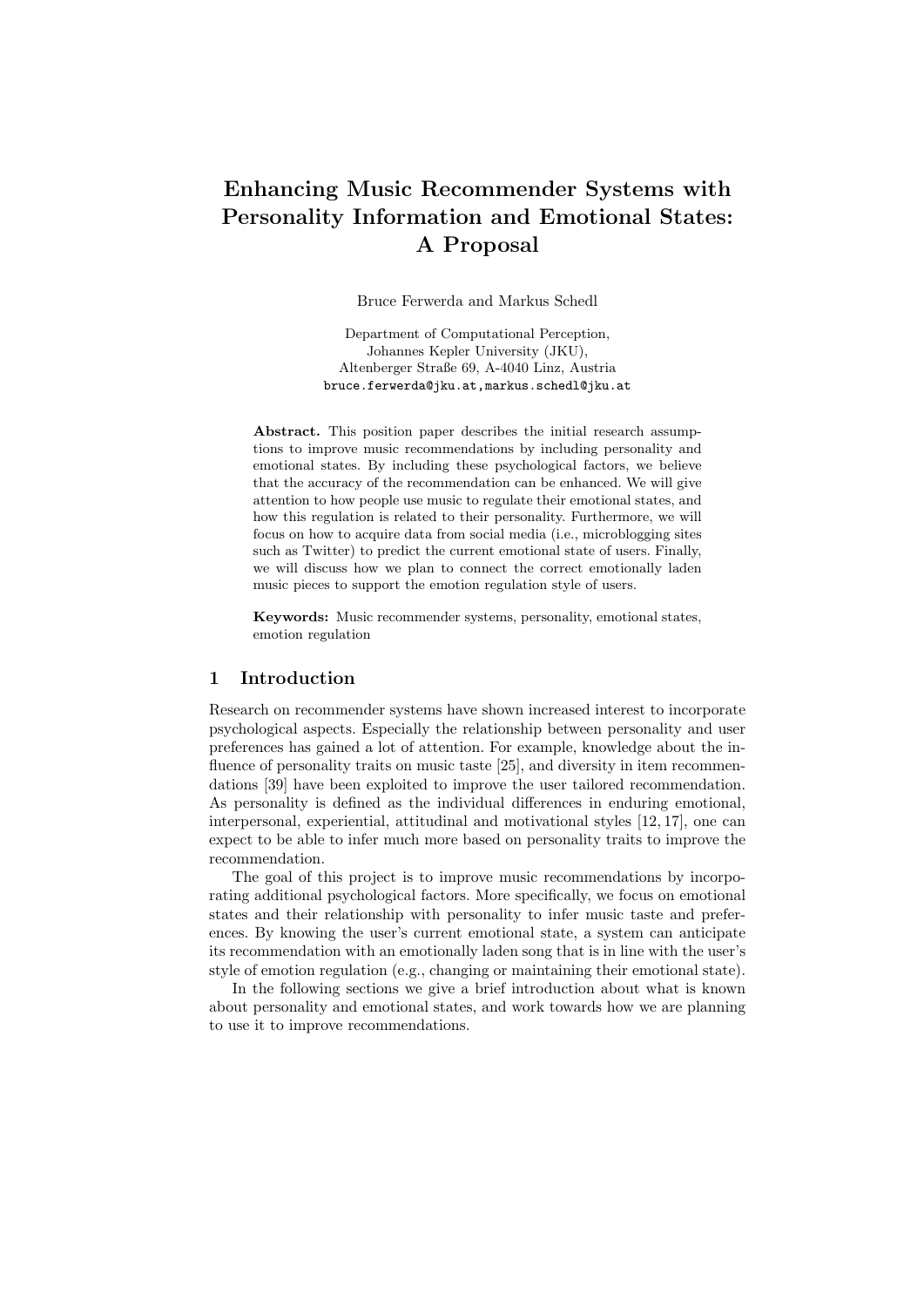#### 2 EMPIRE 2014 workshop

## 2 Personality

Personality has shown to be an enduring factor that influences an individual's behavior [13], interest, and tastes [14, 25]. As personality plays such a prominent role in shaping human preferences, one can expect similar patterns (i.e., behavior, interest, and tastes) to emerge between similar personality traits [2].

Different models have been created to categorize personality, where the fivefactor model (FFM) is most well known and widely used [17]. The FFM consists of five general dimensions that describe personality. Each of the five dimensions consist clusters of correlated primary factors. Table 1 shows the general dimensions with the corresponding primary factors.

| General dimensions Primary factors |                                                                     |
|------------------------------------|---------------------------------------------------------------------|
| <i>Openness</i>                    | artistic, curious, imaginative, insightful, original, wide interest |
| Conscientiousness                  | efficient, organized, planful, reliable, responsible, thorough      |
| Extraversion                       | active, assertive, energetic, enthusiastic, outgoing, talkative     |
| Agreeableness                      | appreciative, forgiving, generous, kind, sympathetic, trusting      |
| Neuroticism                        | anxious, self-pitying, tense, touchy, unstable, worrying            |
| <b>Table 1.</b> Five-factor model  |                                                                     |

There is an emerging interest in how personality relates to user preferences in different domains. This provide valuable information for the development of domain specific recommender systems. Knowing someone's personality can help to infer their preferences [23–25], and can therefore contribute to a more accurate recommendation. For example, music preferences were found to be correlated with personality traits [25]. Rentfrow and Gosling [25] categorized music pieces into 4 music-preference dimensions (reflective and complex, intense and rebellious, upbeat and conventional, and energetic and rhythmic), and found correlations with the FFM general dimensions, such as, a relation between energetic and rhythmic music and extraversion and agreeableness.

The prediction of personality parameters is starting to establish by either using implicit acquisition (e.g., personality prediction by extracting data from social media [8, 16, 22]), or explicit acquisition by letting users answering a personality quiz [10]. Although the implicit method is unobtrusive, accuracy is compromised as it dependents on the quality of the source (e.g., frequency of expressing on social media). On the other hand, the explicit method is more accurate, but intrusive and time consuming.

# 3 Emotional States

We can find emotions in every facet of our life, such as during: decision making, objective and subjective thinking, creativity. To categorize the emotional states we experience, Ekman [5] defined six basic emotional states in which we can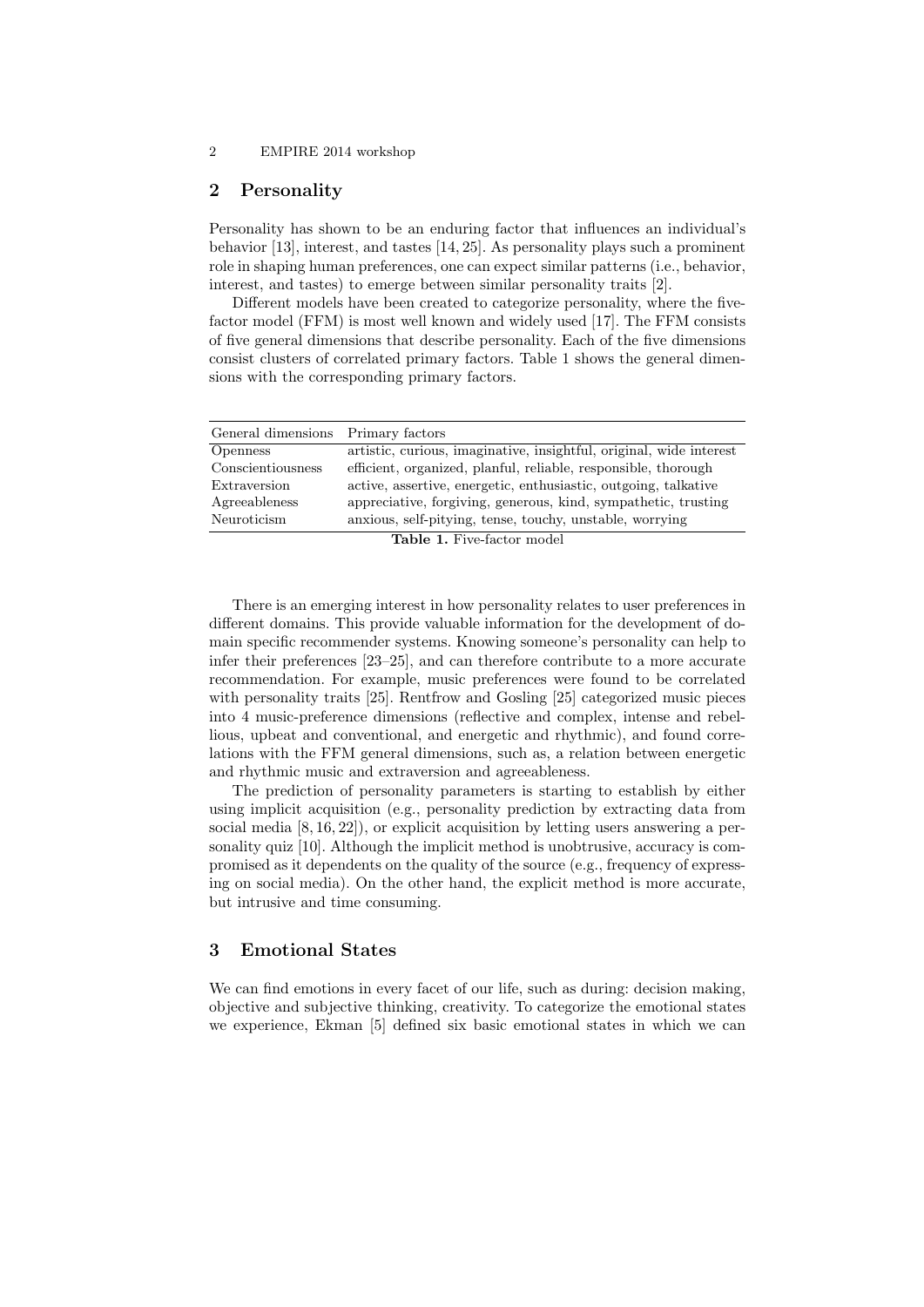categorize experienced emotion: anger, disgust, fear, happiness, sadness, and surprise. Others on the other hand believe that emotions are a mix of dimensions of emotional states [35].

To deal with our emotional states throughout the day, we adapt different strategies. Parkinson and Totterdell [21] defined 162 different strategies (e.g., exercising, music listening, taking a bath). Especially listening to music plays an important role. Research has found that music is the second most strategy used [36, 7]. It can change, create, maintain, or enhance emotions [3]. This suggest that music can play an important supportive role when people dealing with their emotions in daily life.

Just as with personality, there is also an implicit (e.g., blog text) and an explicit way to detect emotion with the same drawbacks. Although the implicit detection has advanced, it goes without saying that automatic capturing of online emotional states remain challenging. As Scherer [28] noted "The inherent fuzziness and the constant evolution of language categories as well as inter-language, inter-cultural, and inter-individual differences make it difficult to define central working concepts".

## 4 Personality & Emotional States

How we regulate our emotions have been investigated with relation to our personality. Of particular interest are the neuroticism and extraversion dimensions. These dimensions are associated with experiencing negative and positive affect consistently. For example, Tamir [32] found that people scoring high on the neuroticism dimension tend to increase their level of worry. Similarly, people who score low on the extraversion dimension tend to be less motivated to increase their happiness [33].

While most studies are focusing on personality traits in relation to emotion regulation, there is a small area that argues that the emotion regulation style can be explained by one's implicit theory of emotion. In other words whether someone beliefs that emotions are fixed (entity theorist), or more malleable (incremental theorist). Entity theorists experience more negative emotions, that is, less favorable emotion experiences, lower well-being, greater depression, more loneliness, and poorer social adjustments compared to incremental theorists [34].

Music has the ability to induce intense emotions (positive and negative) [40]. Some studies have investigated how, and whether the emotion that consist in music is used by people in their emotion regulation. Thoma et al. [38] categorized different music pieces on valence and arousal, and found that different pieces were preferred depending on the emotionally laden situation. Similarly, Van Goethem and Sloboda [7] found that people use music to support their regulation strategy. For example, music is used to help to distract from the affect or situation, or can help to think about it in a rational way. Despite findings on an individual level (i.e., personality) and how music is used as a regulation strategy, there is still a gap in connecting these two. That is, it is still unknown how music is used to regulate emotions on an individual level.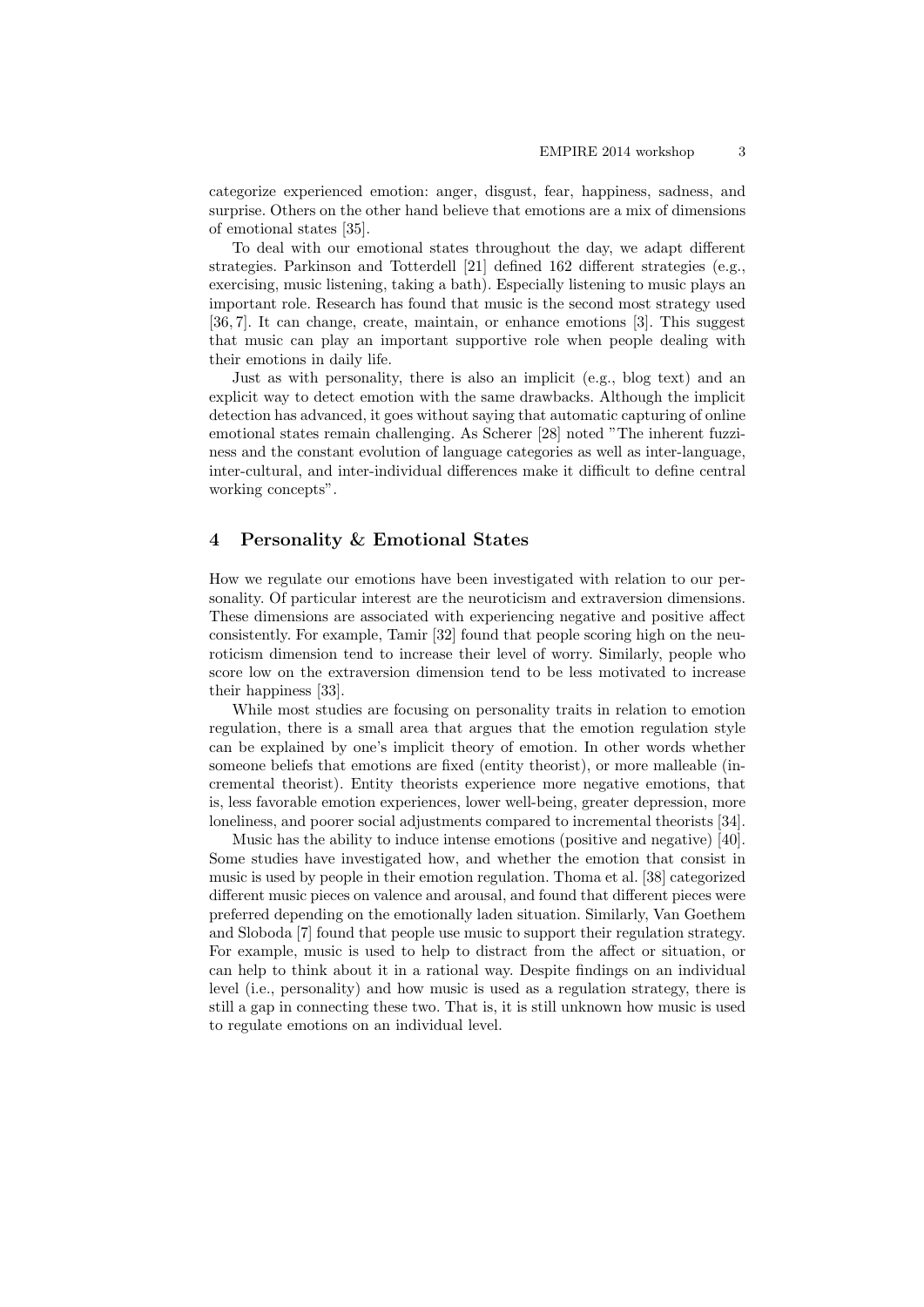#### 4 EMPIRE 2014 workshop

#### 5 How to improve recommendations?

As music plays a role in emotion regulation of people, and the way how people regulate their emotions seem to be dependent on their personality (or their implicit theories of emotion), the music that people use to support their emotion regulation may also be dependent on their personality.

Whereas personality is usually used to alleviate the cold-start problem in recommender systems (i.e., new users and sparse data sets) [11], or to determine the amount of diversity in the recommendation [39], including emotional states can help to improve music recommendations on the fly. Currently, music recommender systems anticipate their subsequent recommendations on the music that the user currently listens to. The recommendation is based on similarity by comparing what others with similar taste have listened before (collaborative filtering), or by matching properties (e.g., genre, artist) of the music pieces (content-based filtering). This can result in that recommendations given may fit the user's taste, but may not match the user's actual needs at that moment. For example, the systems knows that a user likes Beyoncé. Beyoncé has a range of different emotionally laden songs from up-tempo to ballads. By knowing the user's emotion at a specific moment, the recommender system can anticipate and propose a piece of emotion-laden music that lies within the taste of the user that can support the regulation of the experienced emotion.

## 5.1 A Scenario

Anna is a 22 year old student. When she listens to music, she often makes use of an online radio. This online radio knows Anna's taste so it can anticipate on the next song to play for Anna. Besides knowing Anna's taste, the system knows that Anna is a little bit neurotic.

On one day Anna is at home, listening to an up-tempo song of Beyoncé. The next song that the radio put in the cue is another up-tempo song, but this time by Katy Perry. Suddenly Anna receives some bad news that makes her sad. She post her feelings on Twitter. The radio system notices this and based on her personality (neuroticsm), it adjust the song in the cue. Instead of playing an uptempo song, it replaces it with a sad song of Katy Perry. By knowing how Anna likes to regulate her emotions, the system can anticipate the play-list accordingly.

## 6 Proposal

In the following sections we discuss the initial ideas that we have to improve recommender systems by incorporating the user's personality and current emotional state. We start with describing how we plan to investigate the relationship between personality and emotion regulation through music. After that we discuss the methods for the personality and emotion acquisition from social media, and finally we discuss how we plan to find the emotionally laden songs. For the incorporation of emotion and personality, we assume that system already initiated the user's music taste.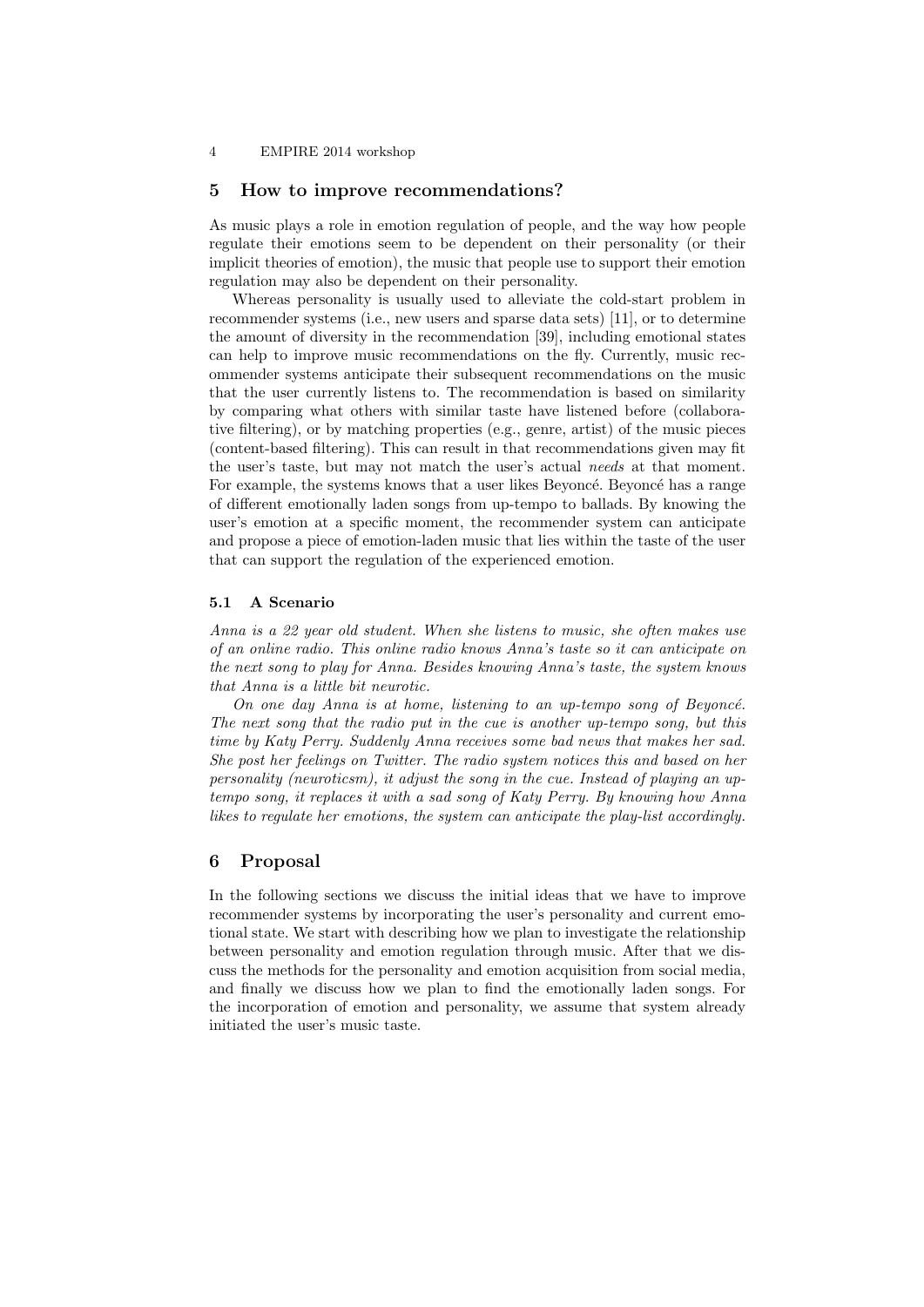#### 6.1 Step 1: User Study

The first step would be to investigate how people prefer to regulate their emotions and the relationship with their personality. For example, people scoring high on neuroticism tend to increase their level of worry [32]. Therefore, they may not want to listen to music that tries to change their worry state, but want music that is in line with that state instead.

Although there is much research done on the inducing effect of emotional laden music [4, 27], not much is known about how people use music to regulate their emotions. We plan to conduct a online user study using participants on Amazon Mechanical Turk. In this user study we will use the set of film clips (see Figure 1 for the experiment work flow), developed by Hewig et al. [9] to induce one of the basic emotional states. Presenting film clips is one of the methods that is frequently used to induce emotions in psychological experiments. For the user study, we will assign participants randomly to a emotionally laden film clip (anger, disgust, fear, happiness, sadness, or neutral). After showing participants the film clip, we will ask as a control the emotion the film clip induced. In the next step we will present different emotionally laden music fragments (anger, fear, happiness, sadness, and tenderness) and ask participants the likelihood that they would listen to such music when being in the just induced emotional state. The music fragments we will use are categorized by Eerola and Vuoskoski [4] based on the basic emotions they bear. As a control question we will ask in addition what kind of emotion the music pieces induce. To conclude we will ask the FFM questions, implicit theory of emotions questions, and demographics (i.e., age and gender). This will give us information about how music is used in different emotional states and how this is related to personality traits.



Fig. 1. User study work flow

With the results of the aforementioned user study we will create a model to predict the emotionally laden music pieces that users would like to listen to when in a certain emotional state. A second user study will be carried out to create the dataset for testing the model. The dataset will contain data about their current emotional states of users and the emotional laden songs they want to listen to. A 10-fold cross-validation method will be used for validation.

Once the model is created and verified, we will know how people prefer to regulate their emotional states with music throughout the day, and how this is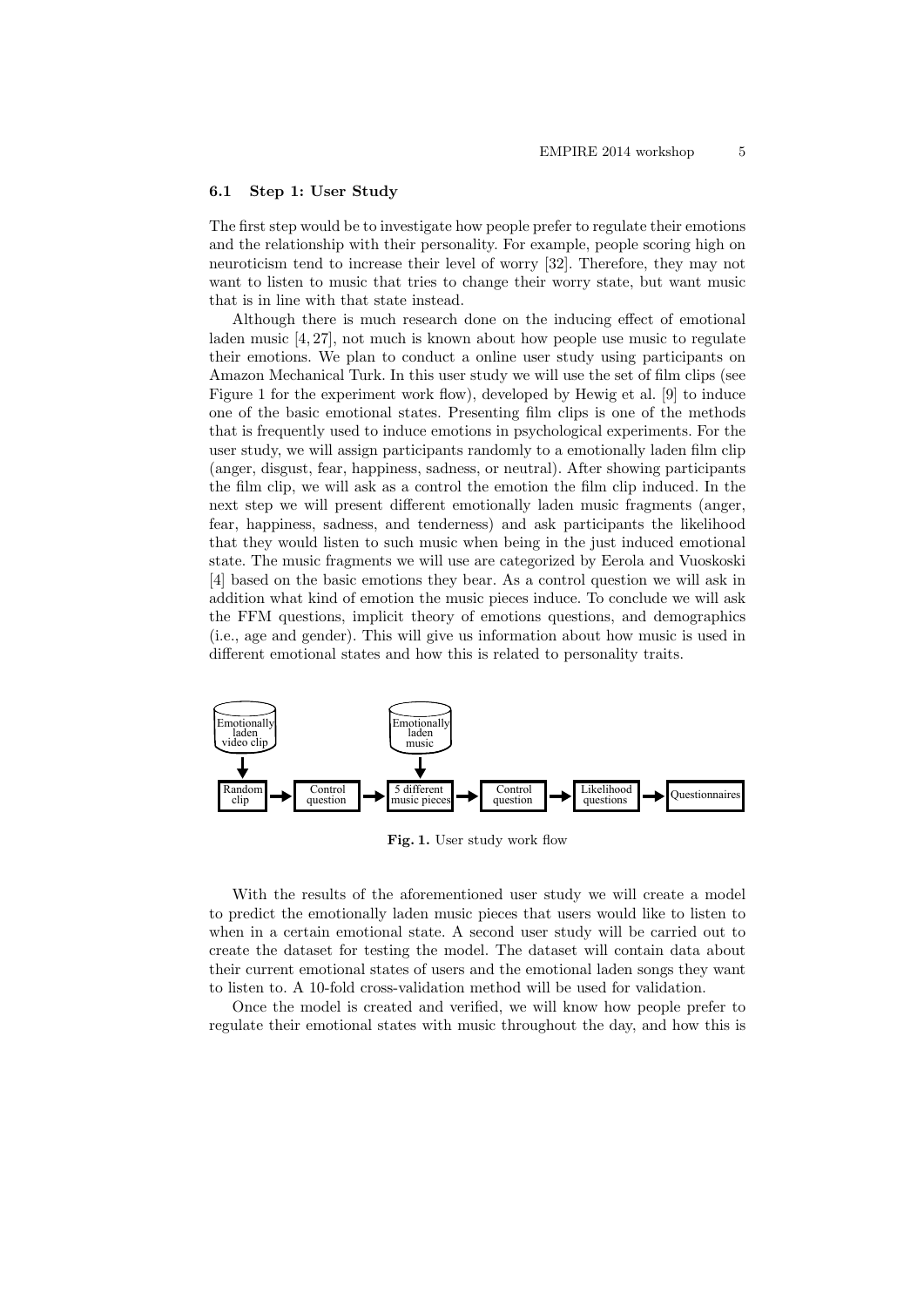#### 6 EMPIRE 2014 workshop

related to their personality. In the next step we will move toward the extraction of personality and emotional states from social media.

#### 6.2 Step 2: Personality & Emotional State Acquisition

We will use Twitter as our main source to extract the personality and emotional state parameters from. Tweets are crawled by using the Twitter API. Furthermore, we will limit ourselves to tweets with English as the main language.

Personality Acquisition For the acquisition of personality we will work toward an implicit detection of the parameters, i.e., without the need of a questionnaire. Results of previous research of extracting personality parameters from tweets are promising. Golbeck et al. [8] were able to predict personality parameters from Twitter within 11%-18% of their actual value by looking at the content of users' tweets. Other research done by Quercia et al. [22] were able to estimate personality parameters (RMSE below 0.88 on a [1, 5] scale) by only looking at the users' characteristics (e.g., listeners, popular, highly-read, and influential users). We plan to explore the techniques used by prior research and possibly combining them to improve predictions. Another direction that may be worth taking into account would be to incorporate historical tweets that reflect listening behavior of users. Rentfrow and Gosling [25] found relations between personality and music genres. By looking at historical music tweets of users, we are able to extract the genre of the song which in turn can provide us personality information.

Emotional State Acquisition Although we realize that emotional states are not expressed constantly, we do believe that social media is a platform that is increasingly used by users to express themselves. This includes emotional states depicting personal (e.g., anger, frustrations) to global topics (e.g., politics, sport events) [1, 37].

The acquisition of the emotional states from textual collections of usergenerated data on the web has been well established (for an overview of this field see [20]). Results indicate that emotional indicators can be extracted accurately. However, acquisition of these indicators from microblogging sites has been done scarcely. Most of the studies focus on the polarity (positive, negative, or neutral) [20] or try to include the magnitude of the emotion (mild and strong) [30]. Only a few have tried to categorize microblogging text based on existing emotional categorizations [1, 29].

One approach that we bear in mind that to build upon is the use of emotion lexicons. These lexicons consist of terms related to an emotion. Several lexicons have been created based on different emotion categorizations and have been tested on tweets. Such as, Sintsova, Musat, and Pu [29] created a lexicon compatible with the Geneva Emotion Wheel categorization of emotions, Roberts et al. [26] based their emotion lexicon on Ekman's categorization, and Suttles, and Ide [31] on Plutchik's. Especially the work of Roberts et al. [26] would be suitable to build upon as the Ekman's categorization is on the basis of our work. We will be able to complement the predictability of emotions by including metadata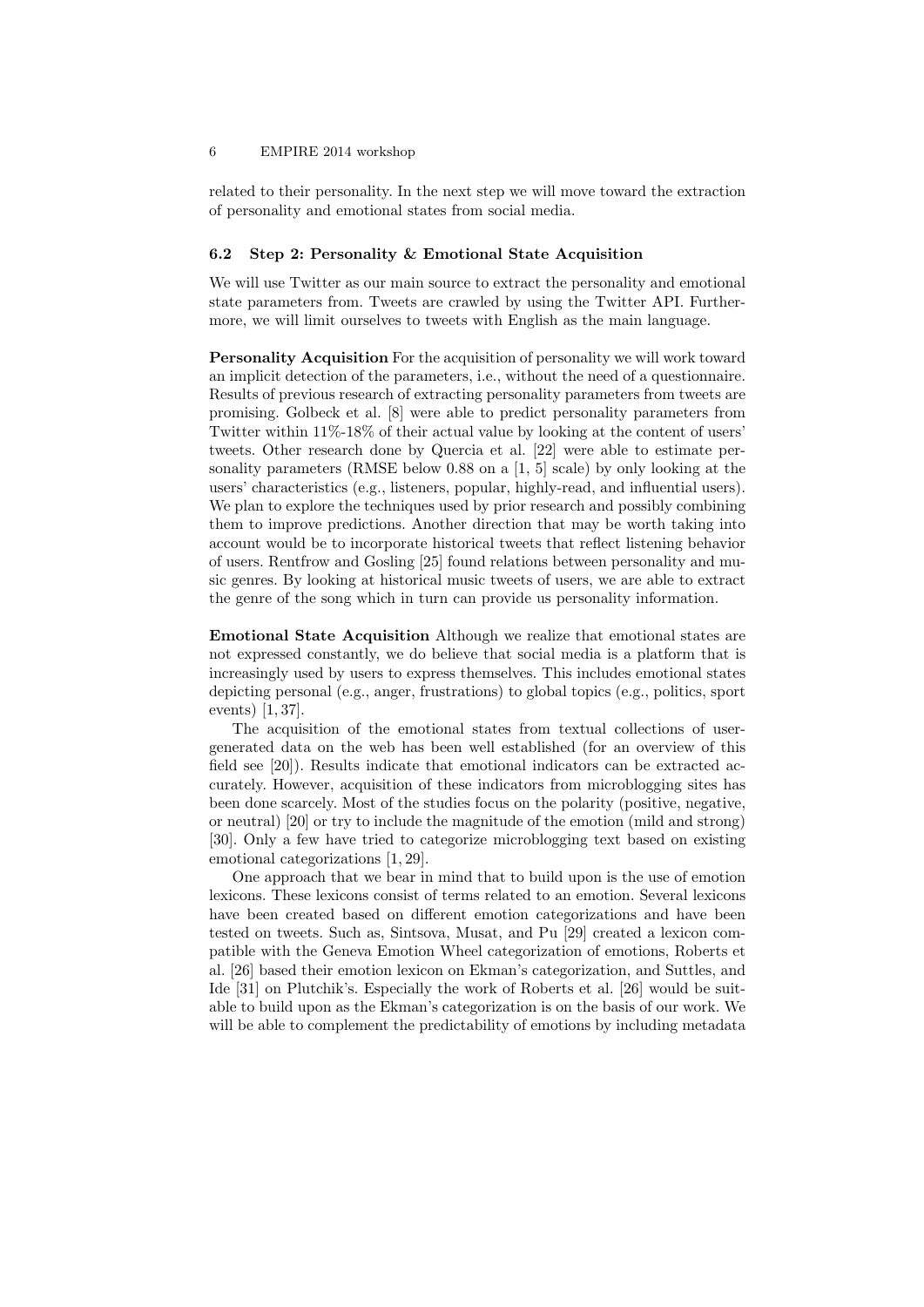that have shown to consist of emotional indicators, for example, hashtags [18, 19], traditional emoticons [6], and emoji [26].

#### 6.3 Step 3: Emotion Classification of Songs

The user study (see  $\S6.1$ ) will give us insights in how emotionally laden songs are used in the emotion regulation process. For the system to be able to anticipate its recommendation, we need to find the right emotional annotated song.

The field of emotion classification in music is still evolving (see for an overview [15]). Currently, different methods are used to annotate music pieces on their emotion: direct human annotation (e.g., surveys, social tags, games), indirect human annotation (e.g., web documents, social tag clouds, lyrics), or contentbased analysis (e.g., audio, images, video). As Kim et al. [15] noted "Recognizing musical mood remains a challenging problem primarily due to the inherent ambiguities of human emotions." To find the right emotionally laden song within a collection in this project, we will initially turn to the tags provided by Last.FM website. Last.FM currently provide songs with the tags happy, sad, angry, and relaxed. Based on these tags we can make a first attempt to match emotionally laden songs with the user's way of regulating their emotional state.

## 7 Conclusion

By including the user's current emotional state, we propose that music recommendations can be improved. Our next efforts will be to investigate how people regulate their emotions with music. That is, what kind of emotionally laden music people are listening when being in a specific emotional state. Additionally, we will investigate how emotion regulation with music is related to their personality.

For the acquisition of personality and emotion, we will focus on microblogging sites. As social media generates a constant stream of communication, we believe that microblogging sites as Twitter are suitable to extract personality and emotional states of users. Although accurate results are achieved from textual collections of user-generated data on the web, analyzing microblogging sites remains challenging. The amount of text is scarce as the text posted on Twitter is limited to 140 characters. However, the ability to express oneself in a short and fast way lend itself to post content more often. To extract personality and emotional states from Twitter feeds we will initially trust on different existing methods and combine them to improve predictability of the parameters.

With the findings of the aforementioned steps, we can start matching music that fits the user's way of emotion regulation. To find suitable music, we will initially rely on the emotional tags that Last.FM provides.

## 8 Acknowledgment

This research is supported by the European FP7/2007-2013 program through the PHENICX project under grant agreement no. 601166 and by the Austrian Science Fund (FWF): P25655.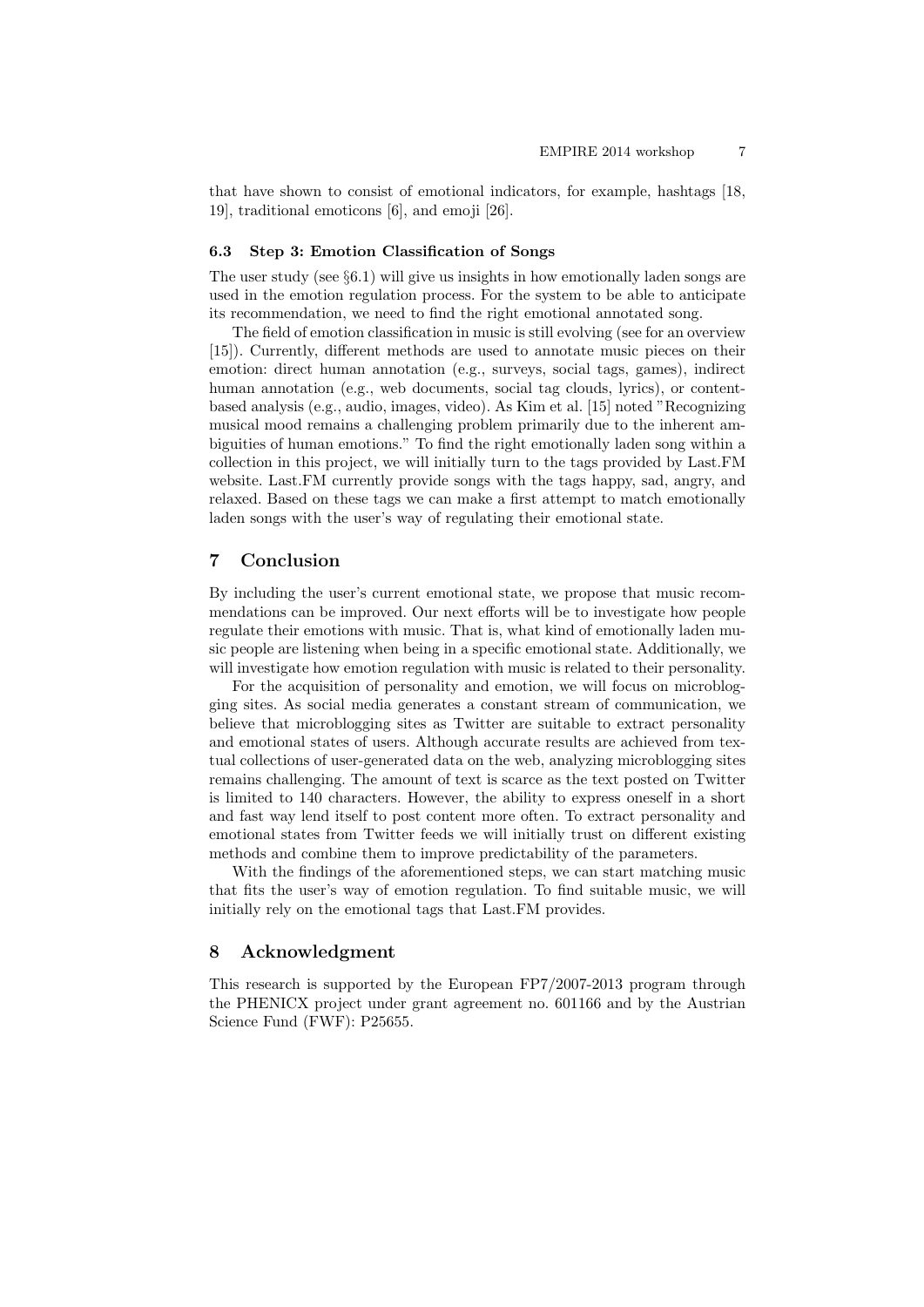### References

- 1. Bollen, J., Mao, H., Pepe, A.: Modeling public mood and emotion: Twitter sentiment and socio-economic phenomena. In: ICWSM (2011)
- 2. Burger, J.: Personality. PSY 235 Theories of Personality Series, Cengage Learning (2010)
- 3. DeNora, T.: Music as a technology of the self. Poetics 27(1), 31–56 (1999)
- 4. Eerola, T., Vuoskoski, J.K.: A comparison of the discrete and dimensional models of emotion in music. Psychology of Music 39(1), 18–49 (2011)
- 5. Ekman, P.: An argument for basic emotions. Cog. & Emotion 6, 169–200 (1992)
- 6. Go, A., Bhayani, R., Huang, L.: Twitter sentiment classification using distant supervision. CS224N Project Report, Stanford pp. 1–12 (2009)
- 7. van Goethem, A., Sloboda, J.: The functions of music for affect regulation. Musicae scientiae 15(2), 208–228 (2011)
- 8. Golbeck, J., Robles, C., Edmondson, M., Turner, K.: Predicting personality from twitter. In: Privacy, security, risk and trust (passat), 2011 ieee third international conference on and 2011 ieee third international conference on social computing (socialcom). pp. 149–156. IEEE (2011)
- 9. Hewig, J., Hagemann, D., Seifert, J., Gollwitzer, M., Naumann, E., Bartussek, D.: Brief report: A revised film set for the induction of basic emotions. Cognition & Emotion 19(7), 1095–1109 (2005)
- 10. Hu, R., Pu, P.: Using personality information in collaborative filtering for new users. Recommender Systems and the Social Web p. 17 (2010)
- 11. Hu, R., Pu, P.: Enhancing collaborative filtering systems with personality information. In: Proceedings of the fifth ACM conference on Recommender systems. pp. 197–204. ACM (2011)
- 12. John, O.P., Srivastava, S.: The big five trait taxonomy: History, measurement, and theoretical perspectives. Handbook of personality: Theory and research 2, 102–138 (1999)
- 13. Jung, C.: Psychological Types. No. v. 6 in Bollingen Series No. 20, Princeton University Press (1976)
- 14. Kemp, A.E.: The musical temperament: Psychology and personality of musicians. Oxford University Press (1996)
- 15. Kim, Y.E., Schmidt, E.M., Migneco, R., Morton, B.G., Richardson, P., Scott, J., Speck, J.A., Turnbull, D.: Music emotion recognition: A state of the art review. In: Proc. ISMIR. pp. 255–266. Citeseer (2010)
- 16. Kosinski, M., Stillwell, D., Graepel, T.: Private traits and attributes are predictable from digital records of human behavior. Proceedings of the National Academy of Sciences 110(15), 5802–5805 (2013)
- 17. McCrae, R.R., John, O.P.: An introduction to the five-factor model and its applications. Journal of personality  $60(2)$ ,  $175-215$   $(1992)$
- 18. Mohammad, S.M.: # emotional tweets. In: Proceedings of the First Joint Conference on Lexical and Computational Semantics-Volume 1: Proceedings of the main conference and the shared task, and Volume 2: Proceedings of the Sixth International Workshop on Semantic Evaluation. pp. 246–255. Association for Computational Linguistics (2012)
- 19. Mohammad, S.M., Kiritchenko, S.: Using hashtags to capture fine emotion categories from tweets. Computational Intelligence (2014)
- 20. Pang, B., Lee, L.: Opinion mining and sentiment analysis. Foundations and trends in information retrieval  $2(1-2)$ ,  $1-135$   $(2008)$